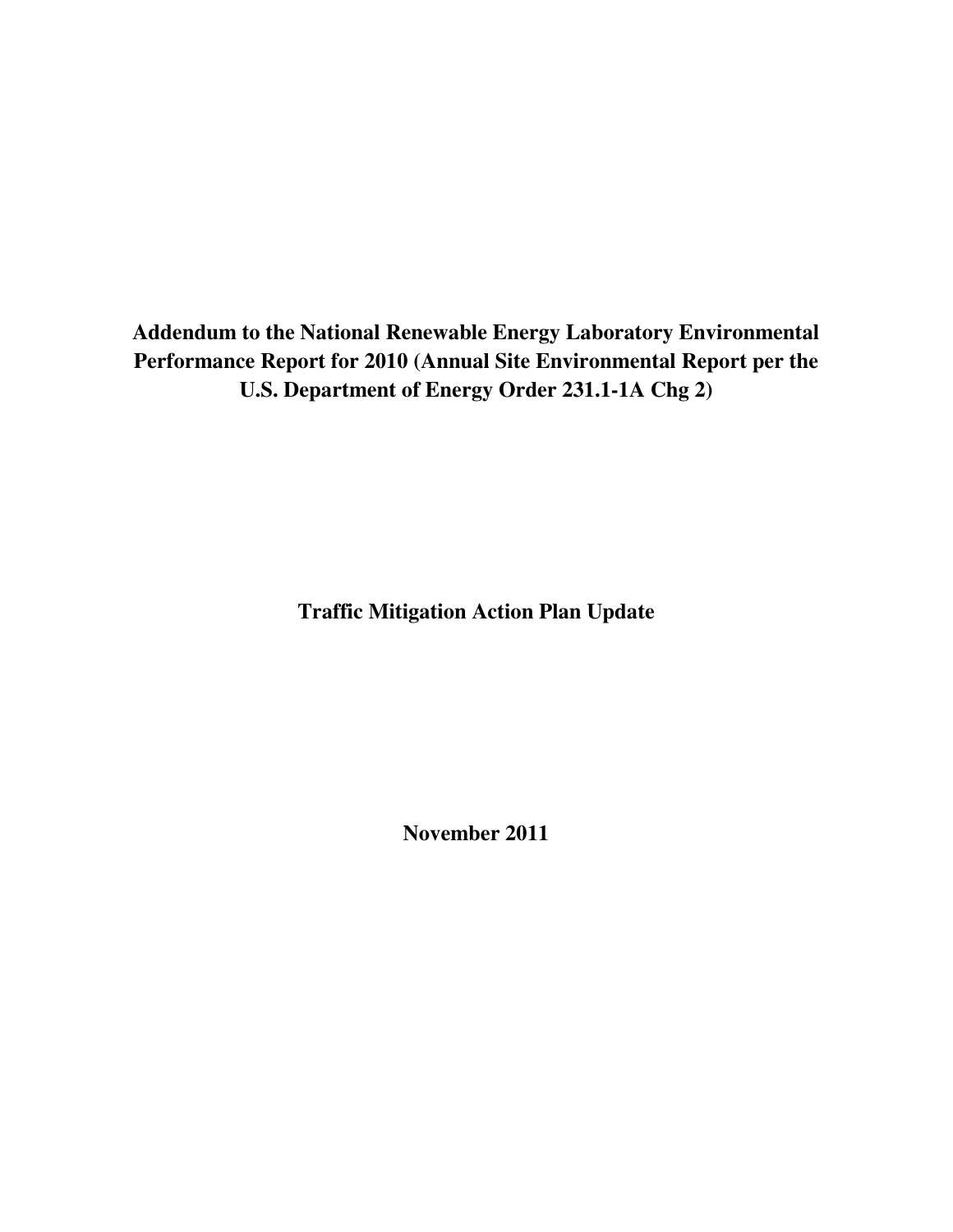#### **Traffic Mitigation Action Plan 2010 Update**

## **Traffic Management**

A Mitigation Action Plan (MAP), finalized in May 2008, was developed to address potential environmental impacts from changes in traffic at NREL and to support a Finding of No Significant Impact for several projects at the laboratory, including the new Research Support Facility (RSF). The MAP specifies the methods for implementing mitigation measures to ensure that the impacts from the proposed action are rendered not significant. The MAP requires that *"Upon occupation of the RSF, DOE and NREL will monitor traffic flow to and from the STM site two times per year at a minimum to confirm that either the 522 vehicle-trips per hour during peak rush hour or the 387 vehicle-trips per hour (whichever is applicable at the time of monitoring) criterion is not exceeded."* The MAP also states that *"A report on the implementation and effectiveness of the STM traffic mitigation measures will be published in the NREL Annual Site Environmental Report."*

In addition to traffic monitoring, the MAP identified the measures committed to by management as Traffic Demand Management (TDM) mitigating actions. These actions include alternative work schedules, expanded shuttle services, expanded carpools, and encouraging pedestrian and bike traffic. The near term TDM commitments completed in 2010 are described below. Preliminary traffic monitoring began in June 2010 and continued through the end of the year. The results of the initial traffic monitoring are described below. As required, a final report on effectiveness of the mitigation measures will be included in the next annual report.

#### **Mitigating Actions Update**

In 2010, previously implemented mitigation measures including transit subsidies, telecommuting, flextime and dedicated staff as the Transportation Program Coordinator, were continued. In addition, several new mitigation measures were implemented, including new shuttle routes to regional public transit hubs, vanpool subsidies, and new on-site parking and maintenance stations for bicycles, among others. Results from these efforts are reported below.

#### Alternative modes of commuting

Services continued from 2009

- Eco Passes are provided to employees to use the Regional Transportation District (RTD) public transportation system – unlimited RTD regional, express, local, light rail, and calln-Ride services.
- Alternative-fuel shuttle vehicles that reduce miles traveled at STM, Golden Hill and Denver West sites in Golden, CO

New services implemented in 2010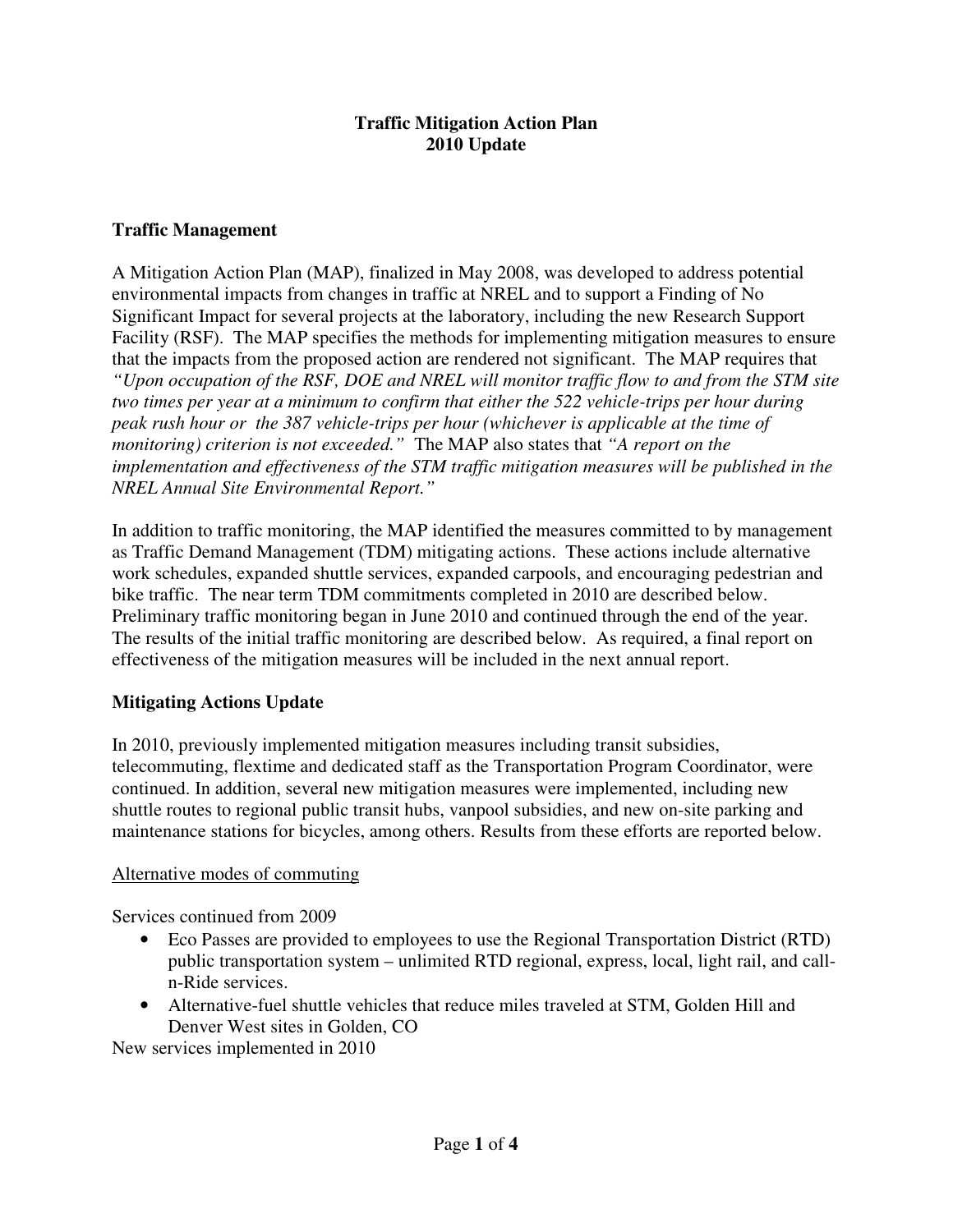- New shuttle routes that provide connections between STM, Golden Hill and Denver West sites in Golden, CO and two regional RTD transit stations in Lakewood, CO and Wheat Ridge, CO and a major RTD bus stop (for buses from Boulder, CO).
- Incentive parking for vanpools and carpools at STM, Golden Hill and Denver West sites.
- Vanpool subsidies for participants in formal organized vanpools.
- New bike racks and a bicycle repair and maintenance station at the STM site. New bike racks on shuttle vehicles that permit staff to take their bikes with them when they commute or move between buildings.
- Internal RideShare Connections are available on the NREL network and allow staff to post and search listings for potential carpool and vanpool partners within NREL.
- Literature kiosks in key building locations that provide shuttle and RTD schedules, bicycle maps, and telecommuting information.
- Coordinated and hosted information sharing events for safe bicycling, rideshare (carpool and vanpool) and RTD services.

### Flexible workplace practices

Conferencing by video, telephone, and the internet as well as alternative work schedules(AWS) provide flexibility in how people work–saving time, energy, and money. An AWS policy allows employees to work varying schedules (with management approval), including four-day workweeks–reducing the miles driven by employees to and from the laboratory.

### Telecommuting

NREL initiated a telecommuting pilot program to test feasibility and build support for the program in the fall of 2009. The pilot was conducted with participation from 12 groups and over 492 employees of various different job classifications representing approximately 30 percent of the laboratory. Pilot program participants and their supervisors were surveyed at the conclusion of the project and lessons learned from the pilot were used to fine tune the formal program and develop a laboratory level procedure. The program is scheduled to open lab-wide in the first quarter of 2011. There are many benefits in telecommuting including:

- High Performing Workforce. Higher morale and commitment, improved recruitment and retention of global talent
- Sustainability. Reduced CO2, energy use, waste generation, facility size, parking requirements, traffic impact on-and off- site
- Economics. Reduce employee commuting costs (fuel and vehicle maintenance)
- Supports work-life balance.

# Teleconferencing

NREL is developing a campaign and training program to promote and encourage use of teleconferencing and videoconferencing for meetings. The purpose for this would be to help decrease local vehicle trips and decrease air and ground travel. The program is anticipated to begin in early 2011.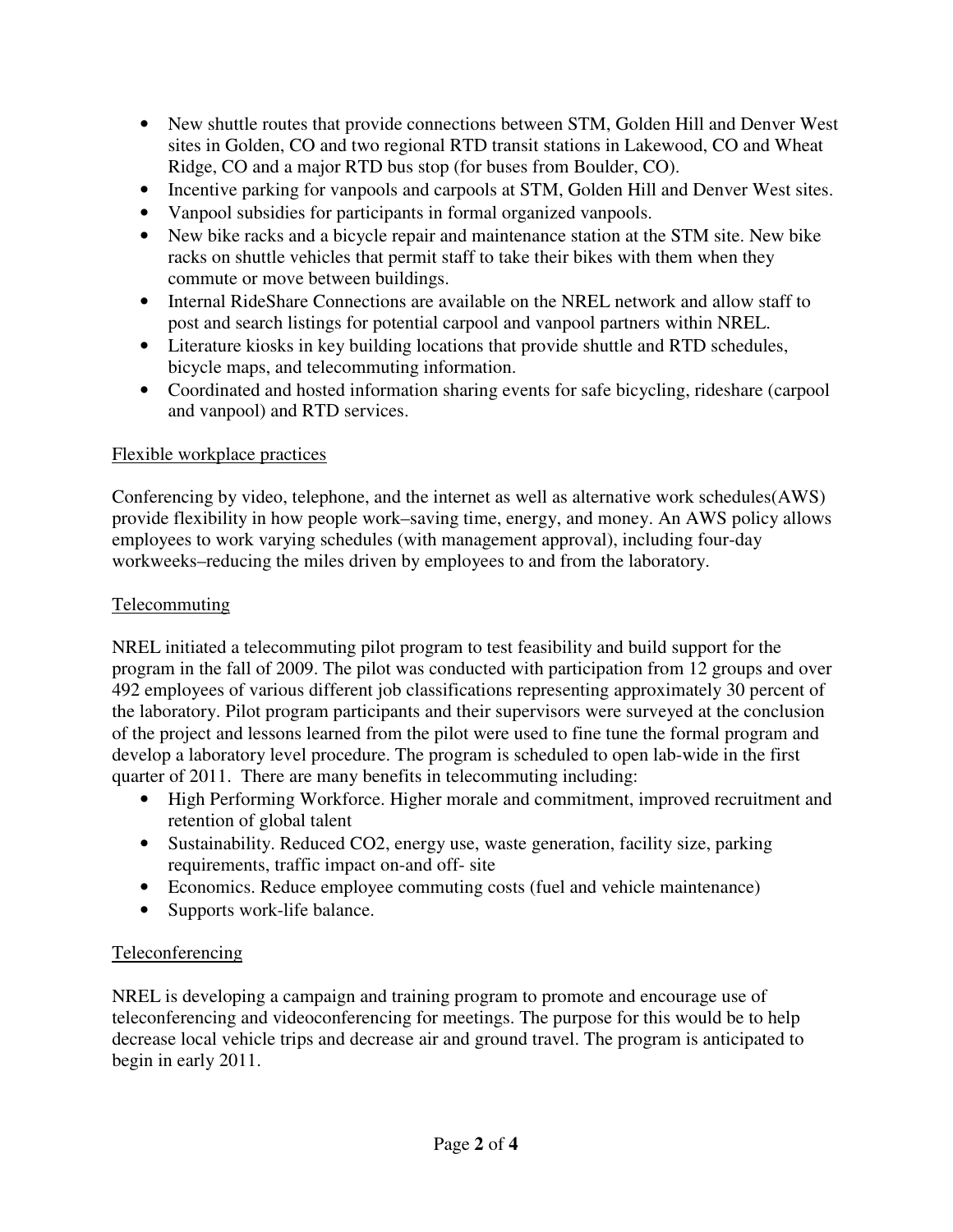### Traffic Metrics

In June 2010 staff began gradually moving to the STM from other sites (Denver West and Golden Hill) to occupy the Research Support Facility. At that time, solar powered radar traffic recorders were installed at the east (main) entrance to the STM site. The recorders have been continually recording traffic volumes coming to and leaving the laboratory and staff has been monitoring the key peak hour volumes to ensure compliance with the MAP threshold. The preliminary data indicate that the time period during which there is the greatest impact on traffic is between 4:30 and 5:30 p.m., designated the PM Peak Hour. Traffic counts for this time period were extracted from the complete data set for the recording period and compared against the allowable maximum.

Figure 1 shows the data set of traffic counts for each week day during the last 12 weeks of 2010. The allowable threshold and the average traffic flow volumes are indicated on the figure.



**Figure 1. Traffic Counts by Day of the Week, Vehicle Trips in PM Peak Hour** 

The applicable traffic volume threshold identified in the MAP is 387 vehicle trips in the PM Peak Hour (from 4:30 PM to 5:30 PM) for the unimproved intersection. This threshold identifies the acceptable number of vehicle trips NREL can contribute to the unimproved intersection of Denver West Parkway and Denver West Marriott Boulevard without causing significant degradation to flow. In 2010, PM Peak Hour traffic volume averages stayed below the MAP threshold.

- PM Peak Hour **Average** (average for last 12 weeks of 2010) = **275 vehicle trips**
- PM Peak Hour Maximum (over last 12 weeks of 2010) = 358 vehicle trips